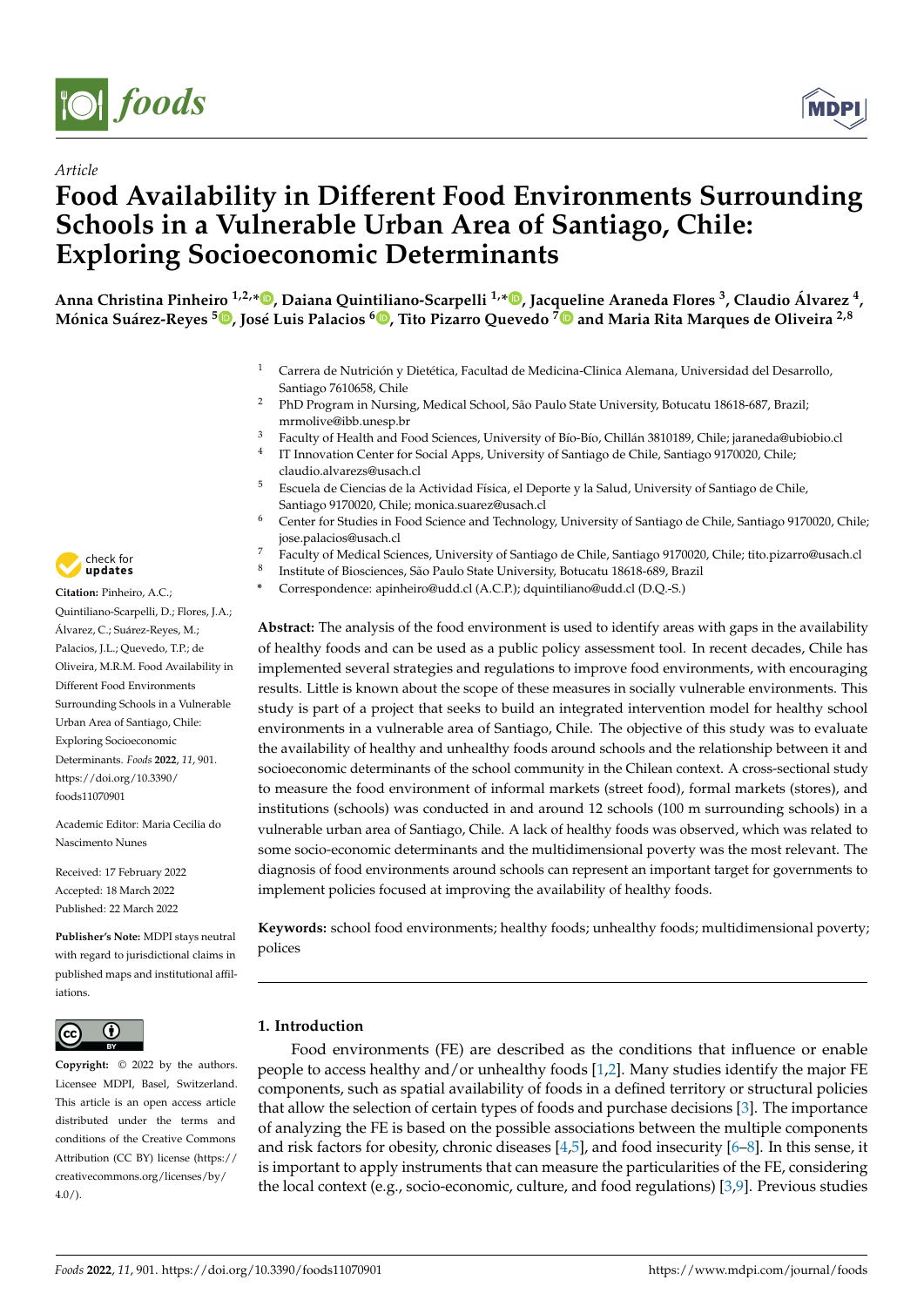have shown inequalities in access to food [\[1](#page-10-0)[,2\]](#page-10-1). Lower-income communities tend to be surrounded by a greater number of convenience stores that sell unhealthy foods at the expense of healthier foods. In addition, a higher density of food stores that sell unhealthy food around schools compared to healthy food establishments has been reported, which may promote excess weight in students.

The approach to food and nutrition interventions or evaluations that consider an ecological model are a main target to include in a FE characterization and the food audit model is generally used to characterize the FE. Aspects such as the availability of healthy or unhealthy foods, the variety of healthy foods and prices, or the presence of advertisements are considered [\[10,](#page-11-3)[11\]](#page-11-4). Furthermore, different studies evaluate the spatial distributions of sale points (e.g., supermarkets, corner shops, local markets) in the analysis and characterization of the FE [\[12,](#page-11-5)[13\]](#page-11-6). This kind of graphic representation allows for the identification of areas with less availability of healthy foods and the characterization of food deserts or food swamps [\[13\]](#page-11-6). Thus, it is possible to develop public policies that encourage the reduction in existing gaps, primarily by considering that areas with less availability of healthy foods are the same areas as those with high levels of poverty, a high prevalence of obesity and food insecurity, and are located in more vulnerable areas [\[14\]](#page-11-7).

In recent decades, Chile has implemented several initiatives aimed at controlling the large increases in obesity and chronic diseases. Inclusion of front of package warning labels (FOP) on foods with a high content of critical nutrients (calories, sugar, sodium, and saturated fats), which helps with the identification of unhealthy packaged foods [\[15\]](#page-11-8), or the increased tax on sugary drinks [\[16\]](#page-11-9) are some examples of the recent policies implemented. These policies have demonstrated positive results, such as a decrease in the content of critical nutrients on packaged foods [\[17,](#page-11-10)[18\]](#page-11-11) and, to a lesser degree, consumption of sugary drinks [\[19,](#page-11-12)[20\]](#page-11-13). However, there is a lack of studies on the spatial behavior of these policies in the FE of different socioeconomic and cultural contexts.

Considering the serious problem of childhood obesity in many countries, it is essential to understand its causal factors for the development of public policies that can address the problem efficiently and effectively. Therefore, analyzing and modifying the FE of a school, for example, is considered one of the most effective strategies for evidence-based interventions for childhood obesity, assuming that healthy options should be the easiest and most accessible [\[21\]](#page-11-14). According to the Food and Agriculture Organization (FAO), "a healthy school food environment allows and encourages the school community (children, family members, school officials, etc.) to make food choices that are consistent with the healthiest diets and the installation of better well-being" [\[22\]](#page-11-15).

In order to implement structural measures that make it possible to identify areas with a low supply of healthy foods, it is necessary to measure the FE for subsequent intervention. In developing the National Food and Nutrition Policy (PNAN), the Chilean Ministry of Health identified the most relevant FE for evaluation and intervention in the country: domestic/home, stores, restaurants, street food, and institution [\[23\]](#page-11-16). Considering the Chilean context, we applied metric tools (MT) that consider the FE identified in the PNAN and local food regulation laws, except the home FE which was not considered. In this work, we measured the availability of healthy and unhealthy foods in and around 12 schools in a vulnerable urban area of Santiago, Chile, and evaluated the relationship with social and economic determinants of the school community. Although an analysis of the FE considers other factors such as price, advertising, and variety, in this study we addressed the food availability dimension, responding to one of the objectives of a larger project, which is to promote the supply of healthy foods in the school environment. Our hypothesis was that there would be a low availability of healthy foods in the school FE and that these results would be influenced by socio-economic determinants.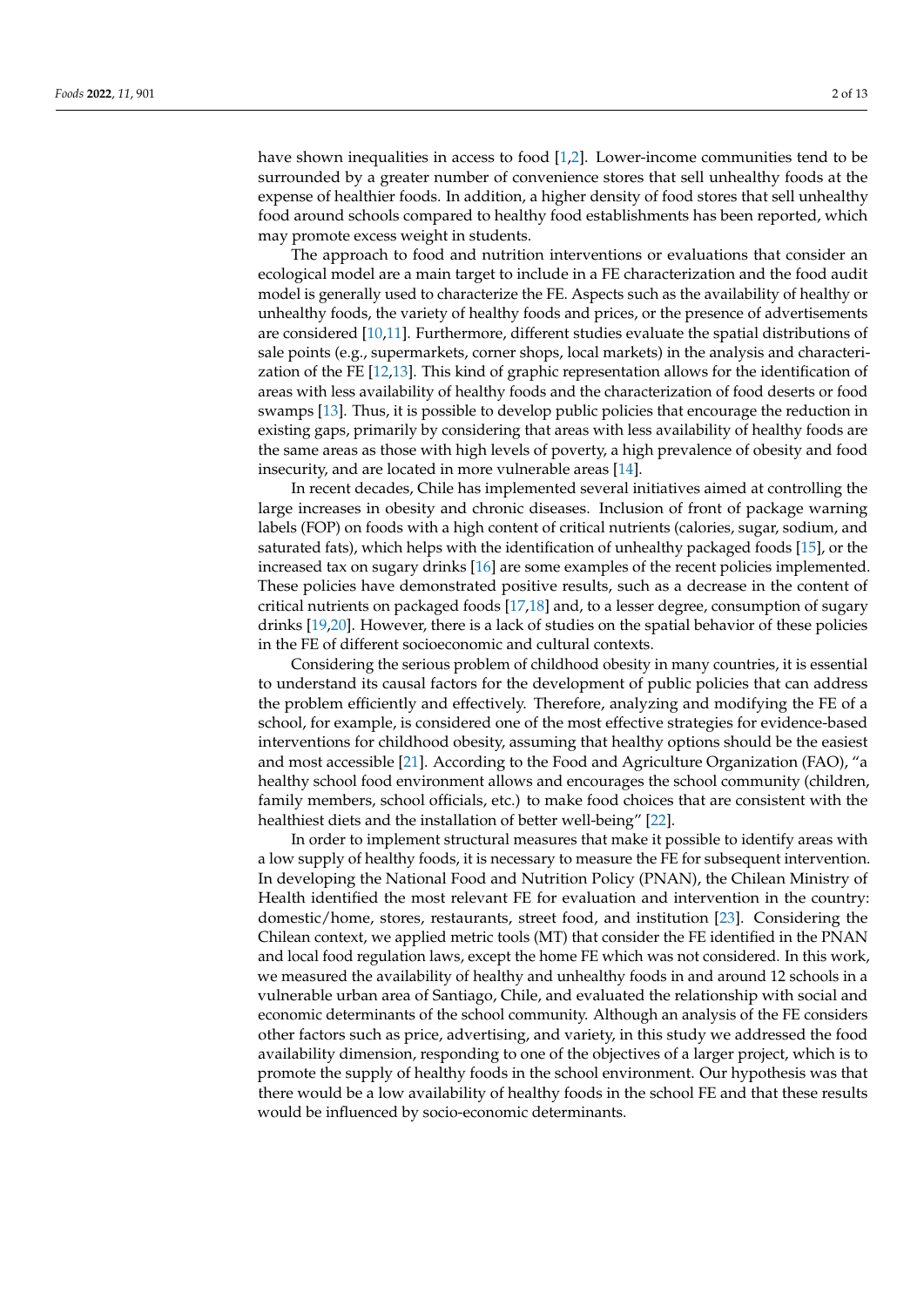## **2. Materials and Methods**

## *2.1. Setting and Sample*

This observational cross-sectional study is part of the research project named "Development, scaling, and validation of an integrated system of interventions in schoolchildren in nutrition, physical activity and community environment in Ciudad Sur" (FONDEF IT18I0016), which seeks to build an integrated intervention model for healthy school environments. Part of the intervention model includes promoting the availability of healthier foods in the school environment.

From a non-probabilistic sample, 12 public schools from six low-income municipalities of the Metropolitan Region, Chile (El Bosque, La Granja, San Ramón, Lo Espejo, San Joaquín, and Pedro Aguirre Cerda) were invited to participate. These municipalities belong to a vulnerable urban sector with high poverty and a high presence of immigrants. In Chile, the school vulnerability is measured by an index associated with poverty (range 0–100) and the average index of participating schools in our sample was  $91.5 \pm 5.4$ (min: 88.0; max: 98.0), which reflects high vulnerability due to poverty [\[24\]](#page-11-17). All schools were selected by the local government and the assessment of the food environment was part of the baseline assessment of the main project FONDEF IT18I0016 (Table [1\)](#page-2-0).

|                     |                  | <b>Food Environment Type Distribution</b> |               |             |              |  |
|---------------------|------------------|-------------------------------------------|---------------|-------------|--------------|--|
| Municipality        | <b>School ID</b> | <b>Street Food</b>                        | <b>Stores</b> | Institution | <b>Total</b> |  |
|                     |                  | n                                         | n             | n           | n            |  |
| El Bosque           | А                | 2                                         | 5             |             | 8            |  |
|                     | B                | 3                                         | 9             |             | 12           |  |
| Lo Espejo           |                  | 16                                        | っ             |             | 19           |  |
|                     | D                |                                           | 2             |             | 4            |  |
| Pedro Aguirre Cerda | E                | 0                                         |               |             |              |  |
|                     | F                |                                           |               |             | 2            |  |
| San Joaquín         | G                |                                           | 2             |             | 3            |  |
|                     | Н                |                                           |               |             | 2            |  |
|                     |                  |                                           |               |             | っ            |  |
| La Granja           |                  |                                           |               |             | 5            |  |
|                     | K                |                                           |               |             |              |  |
| San Ramón           | L                |                                           |               |             | З            |  |
| Total               |                  | 25                                        | 26            | 11          | 62           |  |

<span id="page-2-0"></span>**Table 1.** Sample description according to municipality, school, and food environment type.

## *2.2. Instrument*

The FE was measured using MT developed as part of the project "Exposure to unhealthy food environments and diet quality in obese and eutrophic schoolchildren in the Ñuble Region" (FONIS SA18I0127) (Table S1). All instrument creation and validation processes were part of the activities of this project (FONIS SA18I0127).

First, an extensive review of the literature was carried out to identify instruments used for the measurement of FE. Using the information collected, a first draft of the instrument was designed, considering the five Chilean FE (domestic/home, stores (corner/neighborhood stores), restaurants, street food, and institution) [\[23\]](#page-11-16). Next, these instruments were reviewed by two separate panels of experts from the fields of nutrition, public health, agricultural production, and public policy using focus group methodology, after which adjustments were made. Finally, a quantitative analysis (internal consistency, reliability, and construct validity) was carried out to determine the final instruments.

Although the instruments consider various dimensions of the FE (availability, diversity, advertising), this study was focused on availability of food (healthy and unhealthy foods) at the points of sale in the school FE. Three of five different MT were used, based on the FE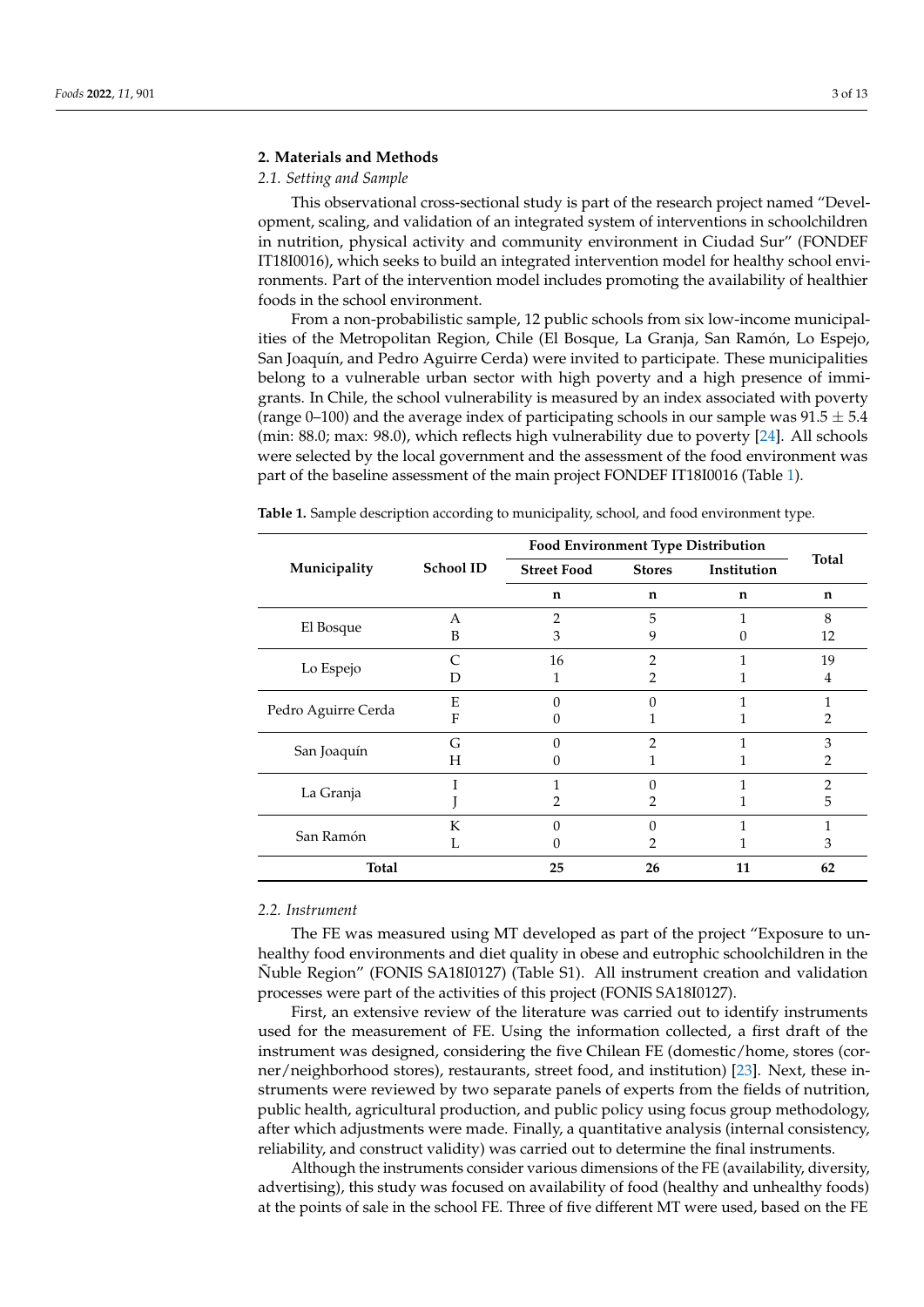defined for Chile in the National Police of Food and Nutrition: (1) institution (kiosks and cafeterias inside the school), (2) street food or informal markets (all mobile points of sale), and (3) stores or formal market (supermarkets, local markets, etc.) [\[23\]](#page-11-16). For institution FE, only observation of kiosks was considered, since more than 80.0% of schoolchildren are beneficiaries of the School Feeding Program (PAE); thus, most eat the same standardized lunch at school. The PAE provides a healthy meal, absent of foods with FOP.

The healthy food group included fruits, vegetables, dairy, pulses, meats and eggs, soy, fresh/frozen/ready-to-eat fish and/or seafood and/or shellfish, grains and processed products based on cereals with no added sugar or no "High in" front of packaging label, beverages/water/fruit nectar with no added sugar and without "High in" label, 100% fruit juices and without added sugar or without "High in" label. Unhealthy foods include products with more than one "High in" label: salty and sweet snacks, sausages and cured meat packages, ice cream, baked or fried sweet doughs containing refined sugars, fried or baked savory doughs with or without filling, fast food, soft drinks/juices/fruit nectar/sports or energy drinks processed with added sugar and "High in" label.

### *2.3. Data Collection*

The food environment metric tools were applied inside the schools (institution FE) and in the surrounding areas. A radius of 100m was defined based on the possibility that schoolchildren buy food/snacks upon arrival to or departure from school during a typical school day (08:15 a.m.–4:30 p.m.). Response options were dichotomous (yes/no) for the presence/absence of each item. The MT was completed by trained nutritionists at the beginning or the end of the school day, using an observational procedure followed by data entry.

To determine the geographic coordinates (latitude and longitude) of each point of sale, a software application was developed. Data was entered into a geographic information system identifying the type of point of sale (street food, stores, institution) and QGIS version 2.18 software was used for map construction.

All data were collected between November 2019 and March 2020. We used the web application REDCap [\(www.https://www.project-redcap.org/,](www.https://www.project-redcap.org/) 16 February 2022) licensed by Universidad del Desarrollo to create all databases.

#### *2.4. Variables and Statistical Analysis*

Food availability was measured considering each positive answer (yes) from the MT as 1 point, and negative answer (no) as zero point and the presence of healthy versus unhealthy food ( $\Delta$  = total healthy foods – total unhealthy foods) was calculated. There were more healthy food groups considered than unhealthy, as described below.

Each FE (stores, street food, institution) was analyzed independently. Descriptive statistics (mean and standard deviation) for the total score of healthy, unhealthy, and ∆ availability of each FE were presented by food groups. Positive ∆ scores indicate higher availability of healthy foods, and negative scores, higher availability of unhealthy foods. These scores were categorized according to interquartile considering their range of distribution in each FE. Scores were classified according by availability: (1) very low (score less than the 25th percentile), (2) low (score between the 25th and 50th percentiles); (3) average/intermediate (score between the 50th and 75th percentiles); and (4) high (greater than the 75th percentile). The proportion of each group by FE dimension and by school is presented in tables and figures.

Univariate and multiple linear regressions were performed to analyze the relationship between availability of healthy foods (dependent variable), social and economic determinants of the school community (prevalence of obesity), school vulnerability index, obesity rate, community development index (economy, education, wellness) [\[25\]](#page-11-18), and multidimensional poverty [\[26\]](#page-11-19). Independent variables of the social and economic school community with *p*-values  $\leq$  0.20 were selected for a subsequent multiple regression model using a stepwise forward procedure. Homoscedasticity was tested using the Breusch–Pagan/Cook–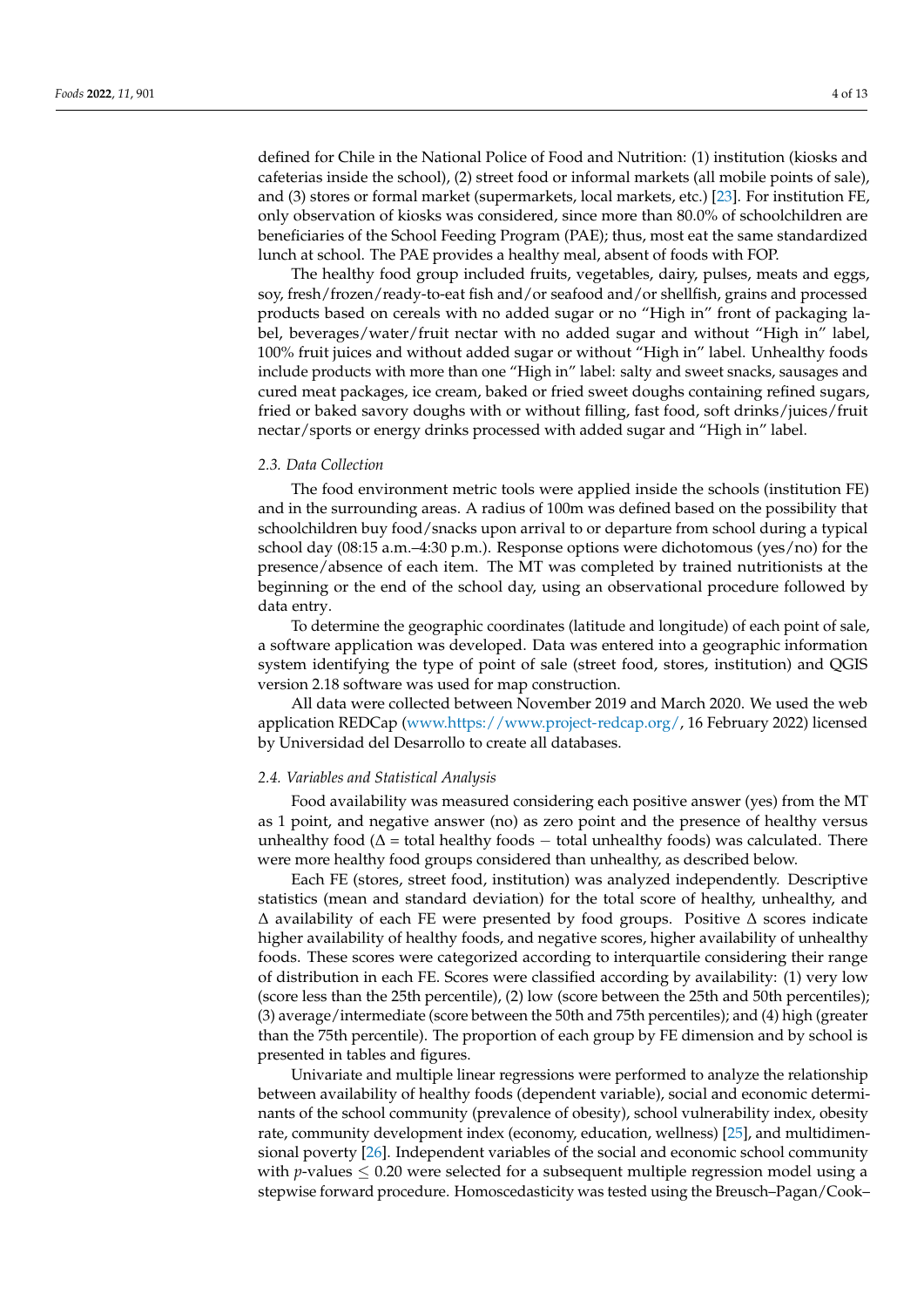Weisberg test. Statistical significance was set at  $p < 0.05$ . Stata 16.1 software (College Station, TX, USA) was used for analyses.

#### **3. Results 3. Results**

Figure [1](#page-4-0) shows the distribution of food availability in schools and the 100 m around each school. Every FE was classified according to food availability, from very low (red)<br>high (green) availability, with each school represented by a letter (A–L). In general, it to high (green) availability, with each school represented by a letter (A–L). In general, it low availability of healthy foods in the studied schools FE area was observed. No point of sale was classified as high availability (green) in or around schools. The municipalities "El was classified as high availability (green) in or around schools. The municipalities "El Bosque" and "Lo Espejo" presented a higher density of food points of sale around schools Bosque" and "Lo Espejo" presented a higher density of food points of sale around schools (street food and stores). One school did not have an institution FE (school B) and the others (street food and stores). One school did not have an institution FE (school B) and the others presented average or low availability of healthy foods. presented average or low availability of healthy foods. Figure 1 shows the distribution of food availability in schools and the 100m around exercisely FE was classified according to food availability in serious and the food it around

<span id="page-4-0"></span>

Figure 1. **Example 1. Figure 1. Figure 3. Figure 3. Figure 3. Figure 3. Figure 3. Figure 3. Figure 3. Figure 3. Figure 3. Figure 3. Figure 3. Figure 3. Figure 3. Figure 3. Figure 3. Figur** each school in the six studied municipalities. **Figure 1.** Distribution of food availability classification inside schools and the 100 m surrounding

column) and the general description of food availability scores according to the presence of each food group (healthy and unhealthy) in street food, stores, and institution environments. The possible score range for each food group and totals are presented in Table [2](#page-5-0) (range

Considering the availability of healthy versus unhealthy food in street food, the mean score obtained was  $-0.96 \pm 1.9$ . Analyzing by food group, the highest average scores were foods was higher than healthy foods  $4.16 \pm 1.6$  and  $3.2 \pm 2.1$ , respectively. The unhealthy food group with highest average score was snacks, salty and sweet, with more than one for dairy (0.44  $\pm$  0.8) and non-sugary beverages (1.28  $\pm$  1.2). The availability of unhealthy front of package warning label (FOP) (1.33  $\pm$  1.18).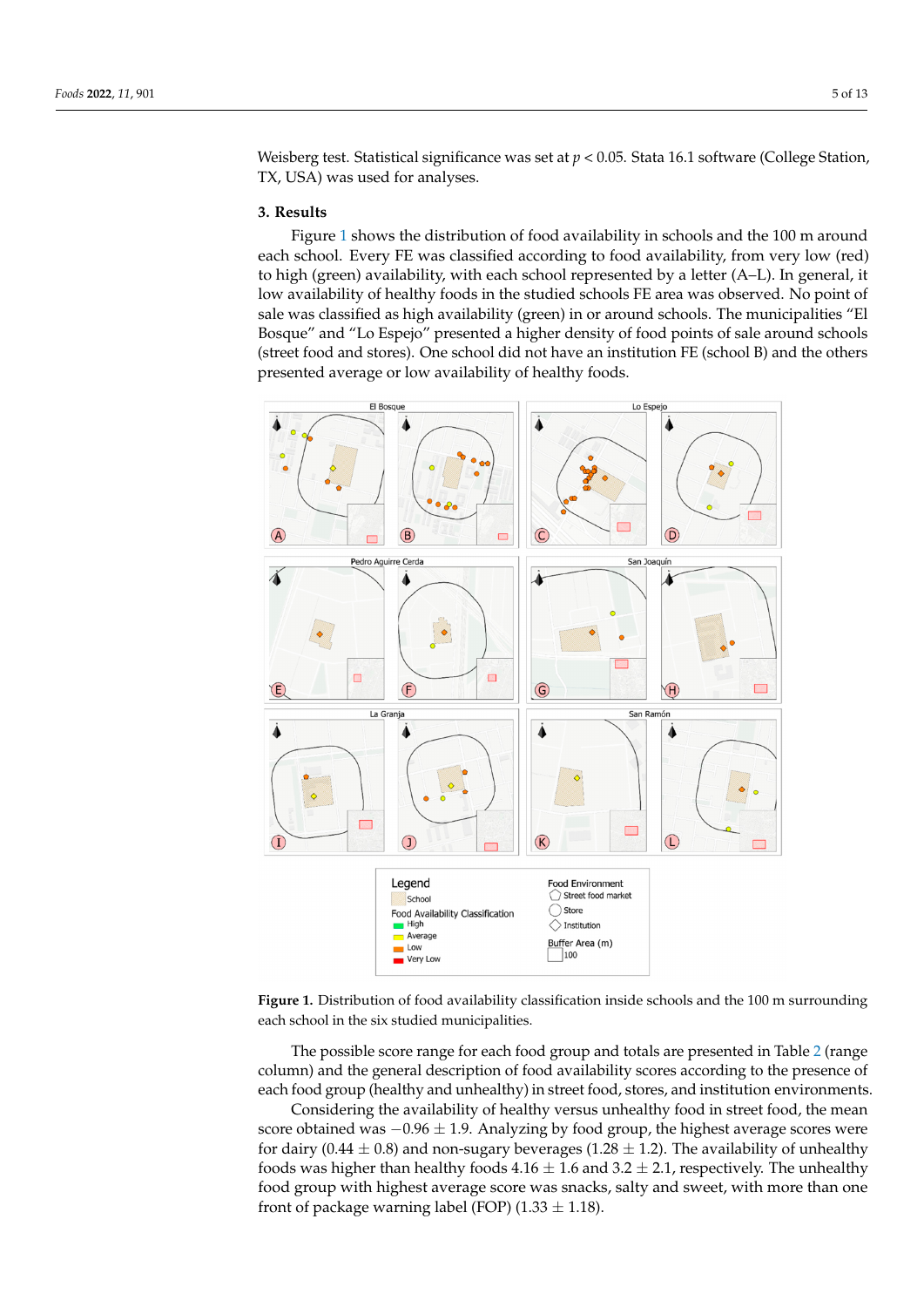|                                                                 | <b>Street Food</b> |                     |             | <b>Stores</b>       | Institution |                       |  |
|-----------------------------------------------------------------|--------------------|---------------------|-------------|---------------------|-------------|-----------------------|--|
| Availability                                                    | Range              | $\overline{X} + SD$ | Range       | $\overline{X} + SD$ | Range       | $\overline{X} \pm SD$ |  |
| <b>Food Groups</b>                                              |                    |                     |             |                     |             |                       |  |
| Fruit                                                           | $0 - 4$            | $0.26 \pm 0.6$      | $0 - 4$     | $0.54 \pm 1.0$      | $0 - 4$     | $1.00 \pm 1.0$        |  |
| Vegetables                                                      | $0 - 1$            | $0.08 + 0.3$        | $0 - 1$     | $0.73 + 0.5$        | $0 - 1$     | $0.20 + 0.4$          |  |
| Dairy                                                           | $0 - 6$            | $0.44 + 0.8$        | $0 - 6$     | $3.20 \pm 1.8$      | $0 - 6$     | $1.00 + 1.0$          |  |
| Legumes                                                         | $0 - 1$            | $0.04 + 0.2$        | $0 - 1$     | $0.70 + 0.5$        | $0 - 1$     | $0.0 + 0.0$           |  |
| Meat and eggs                                                   | $0 - 4$            | $0.16 \pm 0.4$      | $0 - 4$     | $1.90 + 1.0$        | $0 - 4$     | $0.20 \pm 0.4$        |  |
| Grains                                                          | $0 - 4$            | $0.16 \pm 0.5$      | $0 - 4$     | $1.00 \pm 1.0$      | $0 - 4$     | $0.70 \pm 0.8$        |  |
| Non-sugary Beverages                                            | $0 - 6$            | $1.28 \pm 1.2$      | $0 - 5$     | $2.80 \pm 1.7$      | $0 - 6$     | $2.50 \pm 1.6$        |  |
| Others                                                          | $0 - 3$            | $0.28 \pm 0.5$      | $0 - 3$     | $2.30 \pm 0.9$      | $0 - 3$     | $0.70 \pm 0.8$        |  |
| <b>Prepared Dishes</b>                                          | $0 - 6$            | $0.48 \pm 0.5$      |             |                     | $0 - 11$    | $1.50 \pm 2.2$        |  |
| <b>Total Healthy Foods</b>                                      | $0 - 29$           | $3.20 \pm 2.1$      | $0 - 28$    | $13.30 \pm 5.7$     | $0 - 29$    | $7.90 \pm 5.6$        |  |
| Snacks with more than one FOP or<br>sold bulk (salty and sweet) | $0 - 3$            | $1.33 \pm 1.18$     | $0 - 3$     | $2.20 + 0.96$       | $0 - 3$     | $1.18 \pm 1.08$       |  |
| Sausages with more than one FOP                                 | $0 - 1$            | $0.0 + 0.0$         | $0 - 1$     | $0.69 + 0.47$       | $0 - 1$     | $0.0 \pm 0.0$         |  |
| Cookies and crackers with more<br>than one FOP                  | $0 - 1$            | $0.48 \pm 0.51$     | $0 - 1$     | $0.84 \pm 0.37$     | $0 - 1$     | $0.45 \pm 0.52$       |  |
| Sauces with more than one FOP<br>(salty and sweet)              | $0 - 3$            | $0.61 \pm 0.80$     | $0 - 2$     | $0.72 + 0.46$       | $0 - 4$     | $0.18 \pm 0.40$       |  |
| Ice creams with more than one FOP                               | $0 - 1$            | $0.13 \pm 0.34$     | $0 - 1$     | $0.63 \pm 0.49$     | $0 - 1$     | $0.27 \pm 0.47$       |  |
| Baked or fried sweet/salty dough<br>with or without filling     | $0 - 2$            | $0.58 \pm 0.62$     | $0 - 2$     | $0.31 + 0.54$       | $0 - 2$     | $0.29 \pm 0.46$       |  |
| Soft drinks and juices with added<br>sugar and energy drinks    | $0 - 2$            | $0.87 \pm 0.56$     | $0 - 2$     | $1.58 \pm 0.76$     | $0 - 2$     | $0.36 \pm 0.67$       |  |
| Fast food                                                       | $0 - 1$            | $0.16 \pm 0.37$     | $0 - 1$     | $0.13 \pm 0.34$     | $0 - 1$     | $0.27 \pm 0.47$       |  |
| <b>Total Unhealthy Foods</b>                                    | $0 - 14$           | $4.16 \pm 1.6$      | $0 - 13$    | $7.10 \pm 2.8$      | $0 - 15$    | $3.00 \pm 2.8$        |  |
| ∆ Availability Healthy Foods                                    | $-14$ to 29        | $-0.96 \pm 1.9$     | $-13$ to 28 | $6.20 \pm 3.8$      | $-15$ to 29 | $4.90 \pm 5.6$        |  |

<span id="page-5-0"></span>**Table 2.** General description of food availability scores according to presence of each food group in different food environments.

FOP: front of package warning label; SD: standard deviation.

For the stores FE, the total value was  $6.2 \pm 3.8$  for availability of healthy versus unhealthy food. The highest healthy food group values were also for dairy  $(3.2 \pm 1.8)$ and non-sugary beverages ( $2.8 \pm 1.7$ ). For unhealthy groups they were snacks, salty and sweet, with more than one FOP (2.20  $\pm$  0.96) and soft drinks and juices with added sugar  $(1.58 \pm 0.76)$ . The mean for healthy foods was  $13.3 \pm 5.7$  and  $7.1 \pm 2.8$  for unhealthy foods.

For the institution FE (inside schools) the mean availability of healthy versus unhealthy foods was  $4.9 \pm 5.6$ . The highest availability scores were for non-sugary beverages  $(2.5 \pm 1.6)$  and prepared dishes  $(1.5 \pm 2.2)$ . The total healthy foods score  $(7.9 \pm 5.6)$  was higher than that of unhealthy foods  $(3.0 \pm 2.8)$ . The most prevalent unhealthy food remained as the salty and sweet snack with more than one FOP.

A higher availability score for fruit was observed in the institution FE  $(1.0 \pm 1.0)$  and for vegetables in the stores FE (0.73  $\pm$  0.5).

Tables [3](#page-6-0)[–5](#page-7-0) describe the proportion of availability of healthy foods (very low, low, average, and high) by school according to FE (street food, stores, and institution).

The street food FE had mostly very low availability of healthy foods (96.0%) (Table [3\)](#page-6-0). The availability of healthy versus unhealthy food was low in 100% of schools, showing that the presence of unhealthy foods exceeds the presence of healthy foods. None of the schools had average or high availability of healthy foods in the street food FE. Nevertheless, the analysis of the components in the instrument to measure FE indicates that the presence of total healthy foods only reached 11.93% of the maximum scale (0–29), dairy reached 7.3%  $(0-6)$ , fruits reached 6.5%  $(0-4)$ , and non-sugary beverages 21.3%  $(0-6)$  (data not shown in tables or figures).

The stores FE had mostly average availability of healthy and unhealthy foods, indicating low availability of healthy versus unhealthy foods (Table [4\)](#page-6-1). Although availability of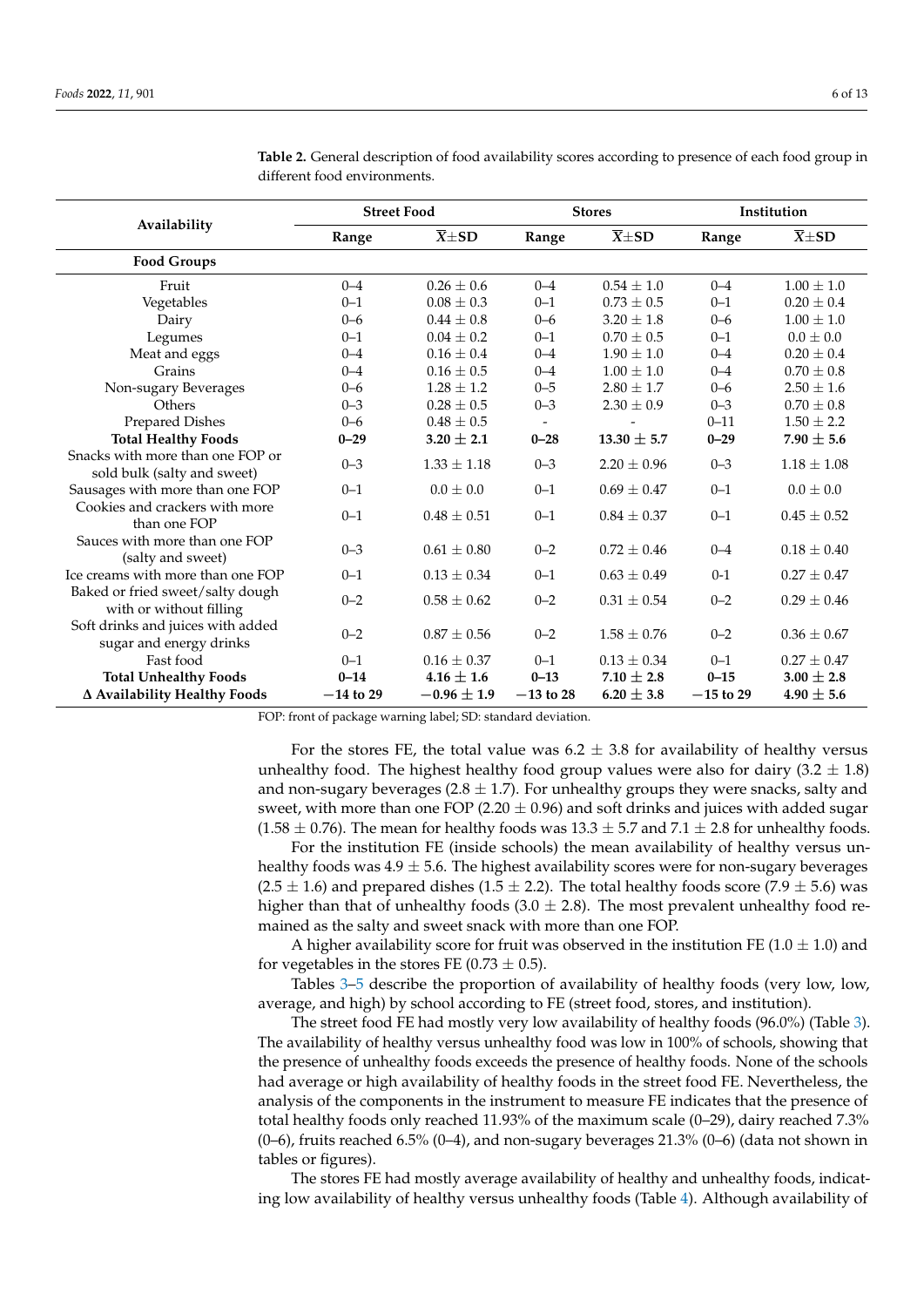total healthy foods reached 47.5% of the maximum scale (0–28), dairy reached 58.3% (0–6), fruits reached 13.5% (0 to –4), vegetables reached 73.0% (0–1), and non-sugary beverages reached 56.0% (0 to –5) (data not shown in tables or figures).

For the institution FE, we observed mostly low and average classifications for availability of healthy versus unhealthy foods. Four schools had an average classification (A, I, J, K), indicating that the presence of total healthy foods is higher than the presence of unhealthy foods. Total healthy foods analyzed separately were mostly very low or low and the same results were observed for unhealthy foods (Table [5\)](#page-7-0). Better availability was observed for fruits, dairy, and non-sugary beverages reaching 25.0%, 16.6%, and 41.6%, respectively, of the maximum expected range (data not shown in tables or figures).

|                                | Overall                            | School ID |                                 |               |      |          |      |  |  |  |
|--------------------------------|------------------------------------|-----------|---------------------------------|---------------|------|----------|------|--|--|--|
| Availability<br>Classification |                                    | A         | B                               | $\mathsf{C}$  | D    |          |      |  |  |  |
|                                | $\mathbf{0}_{\mathbf{0}}^{\prime}$ | $\%$      | $\%$                            | $\frac{0}{0}$ | $\%$ | $\%$     | $\%$ |  |  |  |
| <b>Healthy Foods</b>           |                                    |           |                                 |               |      |          |      |  |  |  |
| Very low                       | 96                                 | 100       | 100                             | 93.8          | 100  | 100      | 100  |  |  |  |
| Low                            | 4                                  |           | 0                               | 6.2           |      | 0        |      |  |  |  |
| Average                        |                                    |           |                                 | $\Omega$      |      |          |      |  |  |  |
| High                           |                                    |           |                                 | $\theta$      |      |          |      |  |  |  |
| <b>Unhealthy Foods</b>         |                                    |           |                                 |               |      |          |      |  |  |  |
| Very low                       | 28                                 | 0         | 66.7                            | 25            |      | $\Omega$ | 50   |  |  |  |
| Low                            | 72                                 | 100       | 33.3                            | 75            | 100  | 100      | 50   |  |  |  |
| Average                        |                                    |           | 0                               | 0             |      |          |      |  |  |  |
| High                           |                                    |           |                                 |               |      | 0        | 0    |  |  |  |
|                                |                                    |           | ∆ Availability of Healthy Foods |               |      |          |      |  |  |  |
| Very low                       |                                    |           |                                 |               |      | $\Omega$ | O    |  |  |  |
| Low                            | 100                                | 100       | 100                             | 100           | 100  | 100      | 100  |  |  |  |
| Average                        |                                    |           | 0                               | $\Omega$      |      | O        |      |  |  |  |
| High                           |                                    |           |                                 |               |      |          |      |  |  |  |

<span id="page-6-0"></span>**Table 3.** Classification of street food availability overall and by school.

∆ = Total healthy foods − Total unhealthy foods. Schools A and B: El Bosque municipality; schools C and D: Lo Espejo municipality; schools I and J from La Granja municipality.

|                                |                                                                                                                    |          |                                    |                  |                              | <b>School ID</b> |               |          |               |          |
|--------------------------------|--------------------------------------------------------------------------------------------------------------------|----------|------------------------------------|------------------|------------------------------|------------------|---------------|----------|---------------|----------|
| Availability<br>Classification | Overall                                                                                                            | A        | B                                  | $\mathbf C$      | D                            | F                | G             | H        |               | L        |
|                                | $\%$                                                                                                               | $\%$     | $\mathbf{0}_{\mathbf{0}}^{\prime}$ | $\frac{0}{0}$    | $\%$                         | $\frac{0}{0}$    | $\frac{0}{0}$ | $\%$     | $\frac{0}{0}$ | $\%$     |
| <b>Total Healthy Foods</b>     |                                                                                                                    |          |                                    |                  |                              |                  |               |          |               |          |
| Very low                       | 19.2                                                                                                               | 40       | 22.2                               | $\theta$         | $\theta$                     | 0                | 0             | 100      | $\Omega$      | 0        |
| Low                            | 19.2                                                                                                               | $\theta$ | 33.3                               | 50               | $\theta$                     | 0                | $\Omega$      | 0        | 50            |          |
| Average                        | 61.6                                                                                                               | 60       | 44.4                               | 50               | 100                          | 100              | 100           | 0        | 50            | 100      |
| High                           | $\theta$                                                                                                           | $\theta$ | $\theta$                           | $\theta$         | $\theta$                     | $\theta$         | $\theta$      | $\theta$ | $\theta$      | $\theta$ |
| <b>Unhealthy Foods</b>         |                                                                                                                    |          |                                    |                  |                              |                  |               |          |               |          |
| Very low                       | 15.4                                                                                                               | 40       | 11.1                               | $\boldsymbol{0}$ | $\theta$                     | $\boldsymbol{0}$ | 0             | $\theta$ | 50            | $\Omega$ |
| Low                            | 15.4                                                                                                               | 20       | 11.1                               | $\theta$         | 50                           | 0                | 0             | 100      | 50            | $\Omega$ |
| Average/Intermediate           | 57.7                                                                                                               | 20       | 77.8                               | 50               | $\theta$                     | 100              | 100           | 0        | $\theta$      | 100      |
| High                           | 11.5                                                                                                               | 20       | $\Omega$                           | 50               | 50                           | $\theta$         | 0             | $\theta$ | $\theta$      | $\theta$ |
|                                |                                                                                                                    |          |                                    |                  | Δ Availability Healthy Foods |                  |               |          |               |          |
| Very low                       | $\Omega$                                                                                                           | $\theta$ | $\Omega$                           | 0                | 0                            | 0                | 0             | $\Omega$ | $\Omega$      | $\Omega$ |
| Low                            | 53.9                                                                                                               | 40       | 77.8                               | 100              | $\Omega$                     | $\theta$         | 50            | 100      | 50            | $\Omega$ |
| Average                        | 46.1                                                                                                               | 60       | 22.2                               | $\theta$         | 100                          | 100              | 50            | $\Omega$ | 50            | 100      |
| High                           | $\theta$                                                                                                           | $\theta$ | $\theta$                           | $\mathbf{0}$     | $\theta$                     | 0                | 0             | $\theta$ | $\theta$      | $\theta$ |
|                                | $\Lambda$ = Total healthy foods = Total unbealthy foods. Schools A and B: El Bosque municipality: schools C and D: |          |                                    |                  |                              |                  |               |          |               |          |

<span id="page-6-1"></span>**Table 4.** Classification of stores' food availability overall and by school.

Total healthy foods – Total unhealthy foods. Schools A and B: El Bosque municipality; schools C and D: Lo Espejo municipality; school F: Pedro Aguirre Cerda municipality; schools G and H: San Joaquín municipality; school J: La Granja municipality; school L from San Ramón municipality.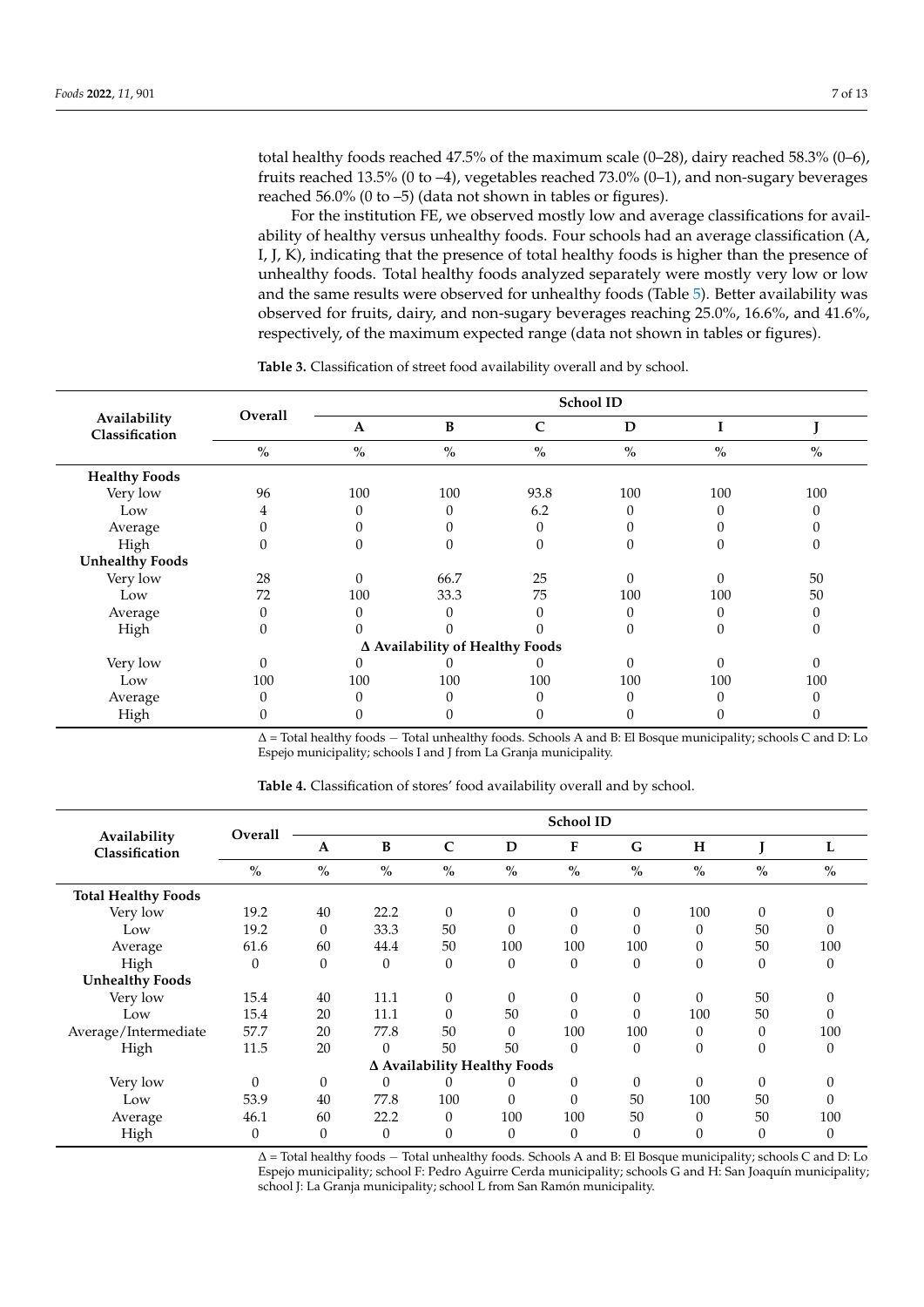|                                | Overall       |              |             |                              |                        |           | <b>School ID</b> |          |          |                |               |      |
|--------------------------------|---------------|--------------|-------------|------------------------------|------------------------|-----------|------------------|----------|----------|----------------|---------------|------|
| Availability<br>Classification |               | A            | $\mathbf C$ | D                            | ${\bf E}$              | ${\bf F}$ | G                | H        | I        |                | K             | L    |
|                                | $\frac{0}{0}$ | $\%$         | $\%$        | $\frac{0}{0}$                | $\%$                   | $\%$      | $\%$             | $\%$     | $\%$     | $\%$           | $\frac{0}{0}$ | $\%$ |
| Total healthy foods            |               |              |             |                              |                        |           |                  |          |          |                |               |      |
| Very low                       | 63.6          | $\theta$     | 100         | $\Omega$                     | 100                    | 100       | 100              | 100      | $\Omega$ | 100            | $\theta$      | 100  |
| Low                            | 27.3          | 100          | $\theta$    | 100                          | $\theta$               | $\Omega$  | $\theta$         | $\theta$ | 100      | $\Omega$       | $\Omega$      | 0    |
| Average                        | 9.1           | $\theta$     | 0           | 0                            | $\theta$               | $\theta$  | $\theta$         | $\theta$ | $\theta$ | $\overline{0}$ | 100           | 0    |
| High                           | $\theta$      | $\mathbf{0}$ | $\Omega$    | $\theta$                     | 0                      | $\theta$  | $\theta$         | $\theta$ | $\theta$ | $\theta$       | $\theta$      | 0    |
|                                |               |              |             |                              | <b>Unhealthy Foods</b> |           |                  |          |          |                |               |      |
| Very low                       | 63.6          | $\theta$     | $\theta$    | $\theta$                     | 0                      | 100       | 100              | 100      | 100      | 100            | $\theta$      | 100  |
| Low                            | 27.3          | 100          | 100         | $\Omega$                     | 100                    | $\Omega$  | $\Omega$         | $\theta$ | $\Omega$ | $\Omega$       | 100           | 0    |
| Average                        | 9.1           | $\Omega$     | $\Omega$    | 100                          | $\theta$               | $\Omega$  | $\Omega$         | $\theta$ | $\Omega$ | $\Omega$       | $\theta$      |      |
| High                           | $\mathbf{0}$  | $\mathbf{0}$ | $\Omega$    | $\Omega$                     | $\Omega$               | $\Omega$  | $\Omega$         | $\theta$ | $\Omega$ | $\Omega$       | $\theta$      | 0    |
|                                |               |              |             | ∆ Availability Healthy Foods |                        |           |                  |          |          |                |               |      |
| Very low                       | $\Omega$      | $\theta$     | $\theta$    | 0                            | 0                      | 0         | $\Omega$         | $\theta$ | $\theta$ | $\Omega$       | $\theta$      | 0    |
| Low                            | 63.6          | $\Omega$     | 100         | 100                          | 100                    | 100       | 100              | 100      | $\Omega$ | $\Omega$       | $\theta$      | 100  |
| Average                        | 36.4          | 100          | $\Omega$    | $\Omega$                     | $\theta$               | $\Omega$  | $\Omega$         | $\theta$ | 100      | 100            | 100           | 0    |
| High                           | $\mathbf{0}$  | $\theta$     | $\Omega$    | 0                            | $\theta$               | $\theta$  | $\Omega$         | $\theta$ | $\theta$ | $\mathbf{0}$   | $\theta$      | 0    |

<span id="page-7-0"></span>**Table 5.** Classification of institution (inside schools) food availability overall and by school.

∆ = Total healthy foods − Total unhealthy foods. School A: El Bosque municipality; schools C and D: Lo Espejo municipality; schools E and F: Pedro Aguirre Cerda municipality; schools G and H: San Joaquín municipality; schools I and J: La Granja municipality; and schools K and L from San Ramón municipality.

Thus, the total availability of healthy foods (street food, stores, and institution) in the analyzed schools was 27.2% of the maximum expected range.

Table [6](#page-7-1) shows the associations between the availability of healthy versus unhealthy foods (∆-availability) and social and nutritional variables related to the school and municipality. In the univariate model, the variables obesity rate, community development index, and multidimensional poverty were significantly associated with availability of healthy versus unhealthy foods. In the multivariate model, only multidimensional poverty index remained significantly related. For each decrease of 0.37 points in multidimensional poverty index (range 0–1), there was an increase of one point in the  $\Delta$ -availability ( $\beta$  –0.37; CI 95%:  $-0.67$ ;  $-0.08$ ). This model explained 12% of the variance in the dependent variable.

<span id="page-7-1"></span>**Table 6.** Association of availability of healthy versus unhealthy foods with environmental variables from the school and municipality.

|                             |                               | Univariate      |                         | <b>Multivariate Model</b> |                 |                         |  |
|-----------------------------|-------------------------------|-----------------|-------------------------|---------------------------|-----------------|-------------------------|--|
| <b>Variables</b>            | $\beta$ (95% CI)              | <i>v</i> -Value | Adjusted $\mathbb{R}^2$ | $6.95\%$ CI)              | <i>p</i> -Value | Adjusted $\mathbb{R}^2$ |  |
| School Vulnerability Index  | $0.06 (-0.19; 0.31)$          | 0.650           | $-0.01$                 |                           |                 |                         |  |
| <b>Obesity Rate</b>         | $-0.09(0.22; 0.05)$           | 0.190           | 0.01                    | $0.01(-0.08; 0.28)$       | 0.274           |                         |  |
| Community Development Index | 56.9 (19.1; 94.7)             | 0.004           | 0.13                    |                           |                 |                         |  |
| - Economics                 | 55.3 (3.42; 107.1)            | 0.037           | 0.06                    | $-9.15(-87.3; 69.03)$     | 0.816           | 0.12                    |  |
| - Education                 | 31.7(9.1; 54.3)               | 0.007           | 0.10                    |                           |                 |                         |  |
| - Wellbeing                 | $81.8(-13.8; 177.4)$          | 0.585           | 0.03                    |                           |                 |                         |  |
| Multidimensional Poverty    | $-0.26$ ( $-0.42$ ; $-0.01$ ) | 0.002           | 0.13                    | $-0.37(-0.67; -0.08)$     | 0.013           |                         |  |

CI: confidence interval.

### **4. Discussion**

The school FE in the southern neighborhoods of Santiago, Chile, present unsatisfactory availability of healthy foods. This lack of availability related to socio-economic determinants, with multidimensional poverty being particularly important. These results were in accordance with our hypothesis. Previous evidence also shows that vulnerability relates to a lower supply of healthy foods in and surrounding schools, with a high presence of food deserts and food swamps [\[14\]](#page-11-7). It is interesting to note that even within an area considered vulnerable, there are differences, evidenced by the instrument used. This was the first study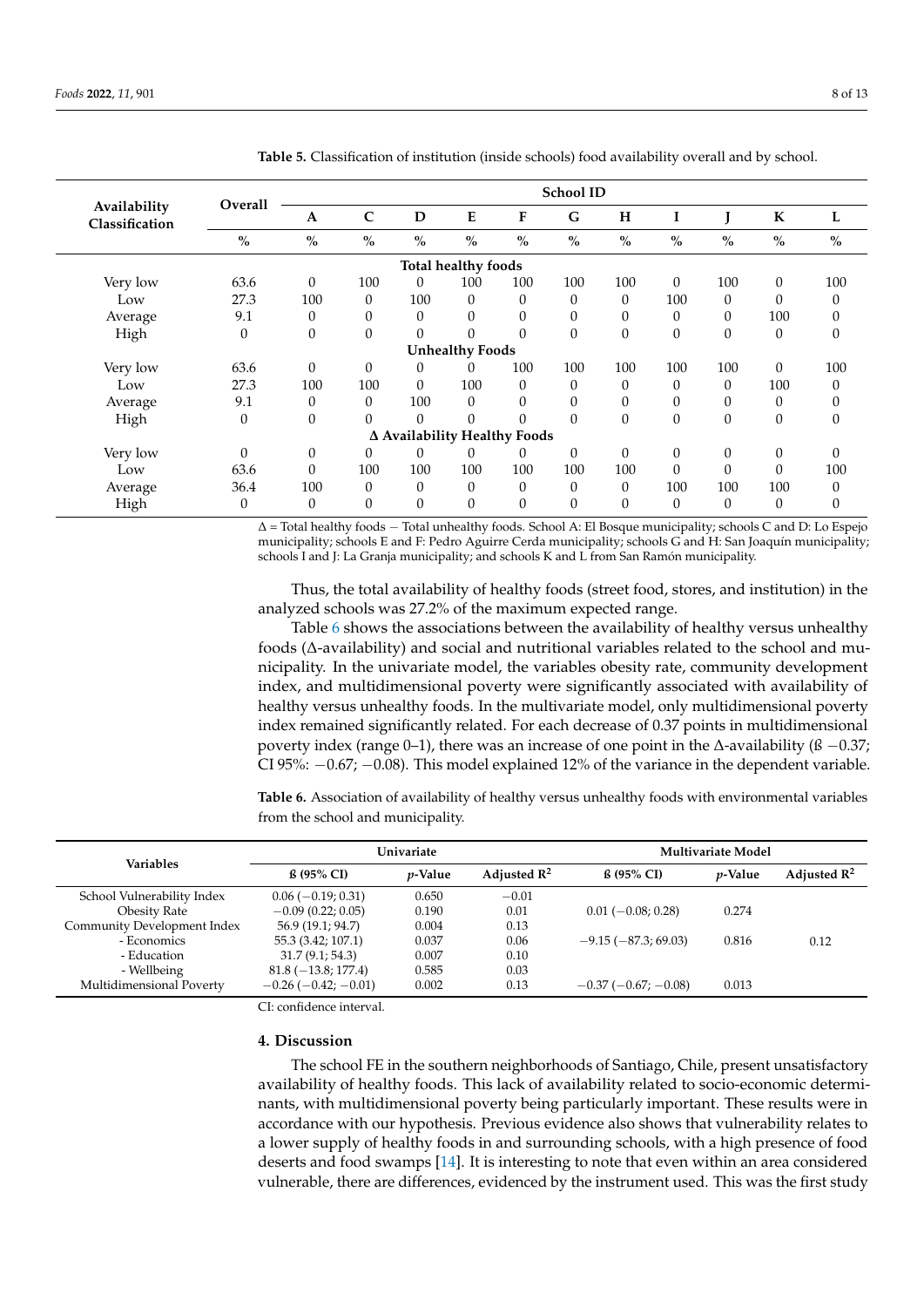to use the instrument developed to measure the FE considering the Chilean context (local regulations, food pattern consumption, types of food stores).

The results indicate that the instrument was sensitive to environmental variations. Therefore, an increase in the supply of healthy foods, or a decrease in the supply of unhealthy foods, can change the score attributed to the point of sale and change its classification. Furthermore, it is interesting to mention that these metric tools consider a greater weight for healthy foods compared to unhealthy foods. As the availability of unhealthy foods is so high, even with this lower attributed weight, the low availability of healthy foods is evident.

Another important issue to consider is the perimeter around the schools. Studies mapping FE generally consider determine a perimeter between 100 and 500 m for evaluation purposes. Considering this aspect, identifying and classifying FE becomes important when designing, implementing, and evaluating public policies that seek to increase the consumption of healthier foods by the population. Various efforts have been made to develop and validate instruments that can provide a correct reading of FE and, subsequently, be used to test associations with health conditions and individual and community socioeconomic factors [\[11,](#page-11-4)[14](#page-11-7)[,27\]](#page-11-20). These studies have been developed with instruments adapted to the social and cultural context of each country and have shown the low availability of food in the surroundings of schools.

In some countries, household FE present stores selling low quality and a poor variety of fruits and vegetables and a high availability of ultra-processed products contributing to elevated prevalence of overweight [\[28\]](#page-11-21). In the school environment, Carmo et al., (2018) [\[29\]](#page-11-22) found a greater exposure to obesogenic environments in private schools compared to public schools, both inside and around them. In another study, the presence of stores selling fruits and vegetables in the neighborhood was associated with higher fruit and vegetable consumption [\[30\]](#page-12-0). Similar results were found in the United States where higher neighborhood poverty and higher fruit and vegetable prices were associated with lower fruit and vegetable intake [\[31\]](#page-12-1).

Although there are similarities in the description of FE in various countries according to the social and economic determinants of health, it is important to highlight that most studies that have characterized FE have been carried out in high-income countries. Therefore, extrapolating results to low- and/or middle-income countries may introduce bias, since the structural conditions of urban spaces and food purchases are different [\[3\]](#page-10-2). For example, in high-income countries, the presence of food swamps, geographic areas with a high density of corner stores, predicts obesity better than the presence of food deserts [\[32\]](#page-12-2). In low- and middle-income countries, neighborhood food outlets, unlike corner stores, offer fresh, unpackaged food, often derived from local farmer's markets.

In the last decade, Chile has implemented regulations that aimed to protect children against unhealthy food environments. Some regulations have received a strong international recognition on obesity control, such as Law 20,606 [\[15\]](#page-11-8). This law, implemented in 2016, includes the presence of front-of-package warning labels for foods high in critical nutrients. The law also includes the prohibition of advertising focused on children and the sale of products high in critical nutrients at schools [\[15\]](#page-11-8). Although some studies have shown a decrease in the supply of unhealthy foods in schools [\[33\]](#page-12-3), our results indicate that there was low availability of healthy foods. However, it is important to highlight that we studied school environments in economically and socially vulnerable neighborhoods. As neighborhoods with those characteristics are a priority for public policies, our results are even more important.

In Chile, the Ministry of Health stimulates local governments to create local regulations aimed to restrict the sale of unhealthy foods around schools. In our sample, just one municipality (schools I, J) implemented this regulation. Our mapping data shows a high density of food points of sale around some schools, mainly schools B and C. Most of them were street foods, principally food hawkers that move to school surroundings at the beginning and end of the school day.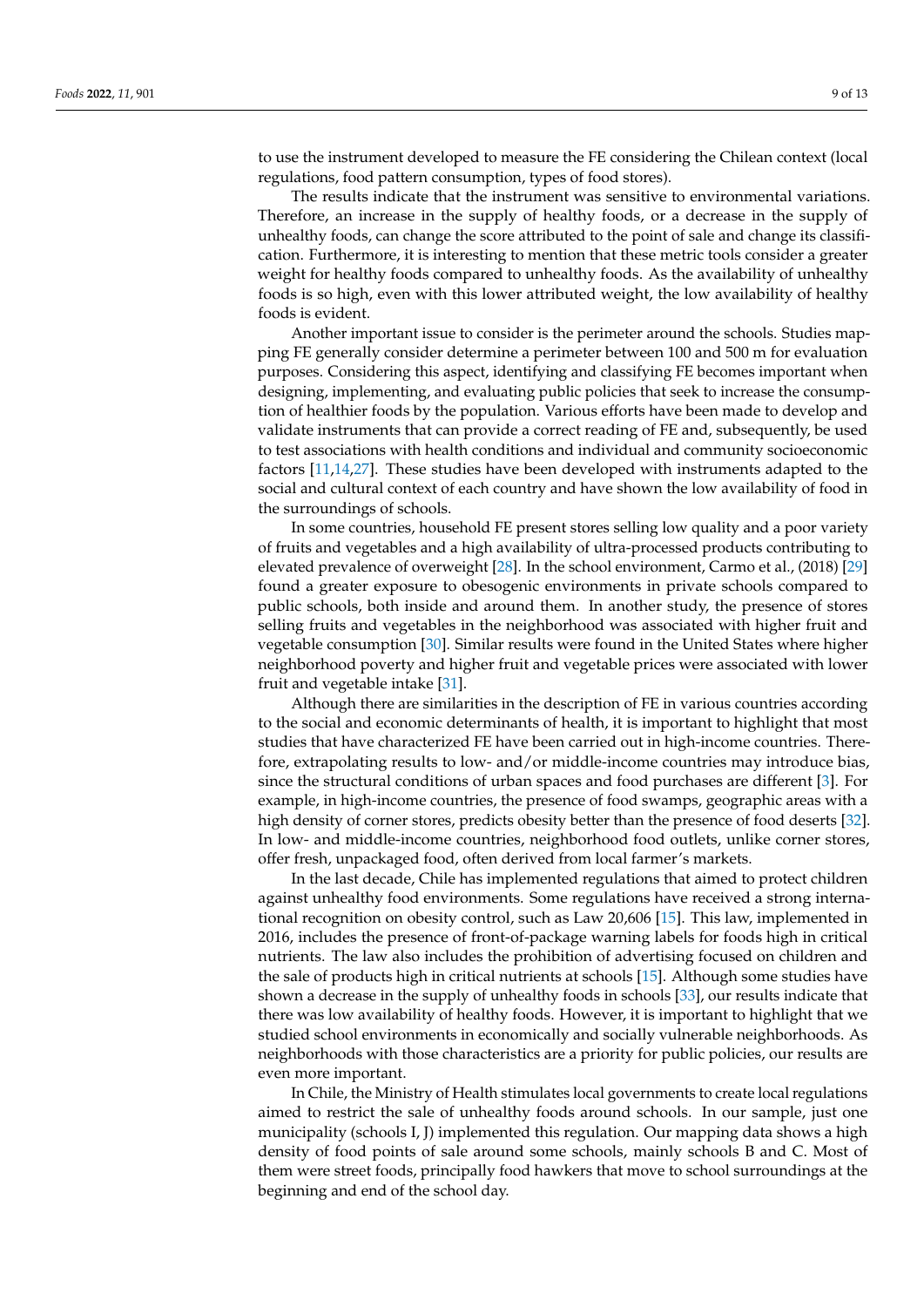Very low and low availability of healthy foods were observed in the street food points of sale evaluated. No store presented a high availability of healthy foods, rather an average level of healthy food availability predominated.

The results of this study emphasize the strong presence of an obesogenic environment in the school environments of the analyzed neighborhoods, which related to multidimensional poverty. Similar results have been observed in the Netherlands, in which it was shown that unhealthy food options (snacks, sugar-sweetened beverages) were more available for sale in comparison with healthy options (fruits, vegetables, bottled water) with few differences by socio-economic factors [\[34\]](#page-12-4). A national study in New Zealand also demonstrates an important obesogenic environment (density of convenience stores) near schools with access to unhealthy foods mainly in urban areas and close to the most deprived urban schools [\[35\]](#page-12-5). Although the presence of an obesogenic environment, with low availability of healthy foods, can relate to health outcomes such as obesity [\[32\]](#page-12-2), instruments for measuring the FE such as ours are not capable of determining or identifying consumption. Thus, it is necessary to complement studies with other tools, such as food surveys supported by digital platforms [\[36\]](#page-12-6) or methodologies that have a qualitative approach to the problem [\[3\]](#page-10-2).

Obesity has increased independently of the social and economic conditions of the population, and, in this study, multidimensional poverty was associated with less healthy environments. This represents a great challenge for policies, as educational processes will not be enough to change the behavior of families, underlying the importance of investing in favorable environments.

Despite weak evidence relating school FE with health outcomes, these results highlight the presence of an obesogenic environment in and around the studied schools. It was expected that there would be few associations between the analyzed variables and the food environment, as the work was carried out in neighborhoods with similar characteristics.

Although several regulations have been implemented in Chile to reduce the exposure of schoolchildren to unhealthy foods, it is necessary to continue advancing in initiatives that promote the increase in the supply of healthier foods in the school environment. Additionally, greater oversight by health authorities is necessary to enforce current regulations. On the other hand, it is important to engage the school community, participating both in complaints of non-compliance and in the joint construction of solutions for the implementation of healthier environments for schoolchildren. It was expected that there were few associations between the analyzed variables and the food environment, given the similar characteristics between neighborhoods.

The fact that the instrument used was created specifically for our local context and that the study focused on low-income communities may limit the ability to extrapolate results. On the other hand, there is a need for instruments sufficiently adaptable for different regional contexts and for studies that deepen our understanding of particular realities, especially in neighborhoods with greater social and economic vulnerability.

This study has some limitations, for example, the instrument used to measure food environments, if used in other countries, needs adaptations, since it considers packaged foods with front of package warning labels as unhealthy; also, a global analysis of food environments in which the schoolchildren are inserted must include the children's home, in addition to the school environment. In addition, the evaluation of the consumer interaction with the FE should consider additional constructs, not measured by these MT, that can influence food selection, such as personal preferences [\[3\]](#page-10-2).

#### **5. Conclusions**

These study findings show low availability of healthy foods around schools in vulnerable areas of southern Santiago. In addition, availability is inversely associated to multidimensional poverty. To promote healthy food environments in schools, in addition to regulations that prohibit the marketing and availability of unhealthy foods to children, we must consider the eating and purchase behavior of schoolchildren.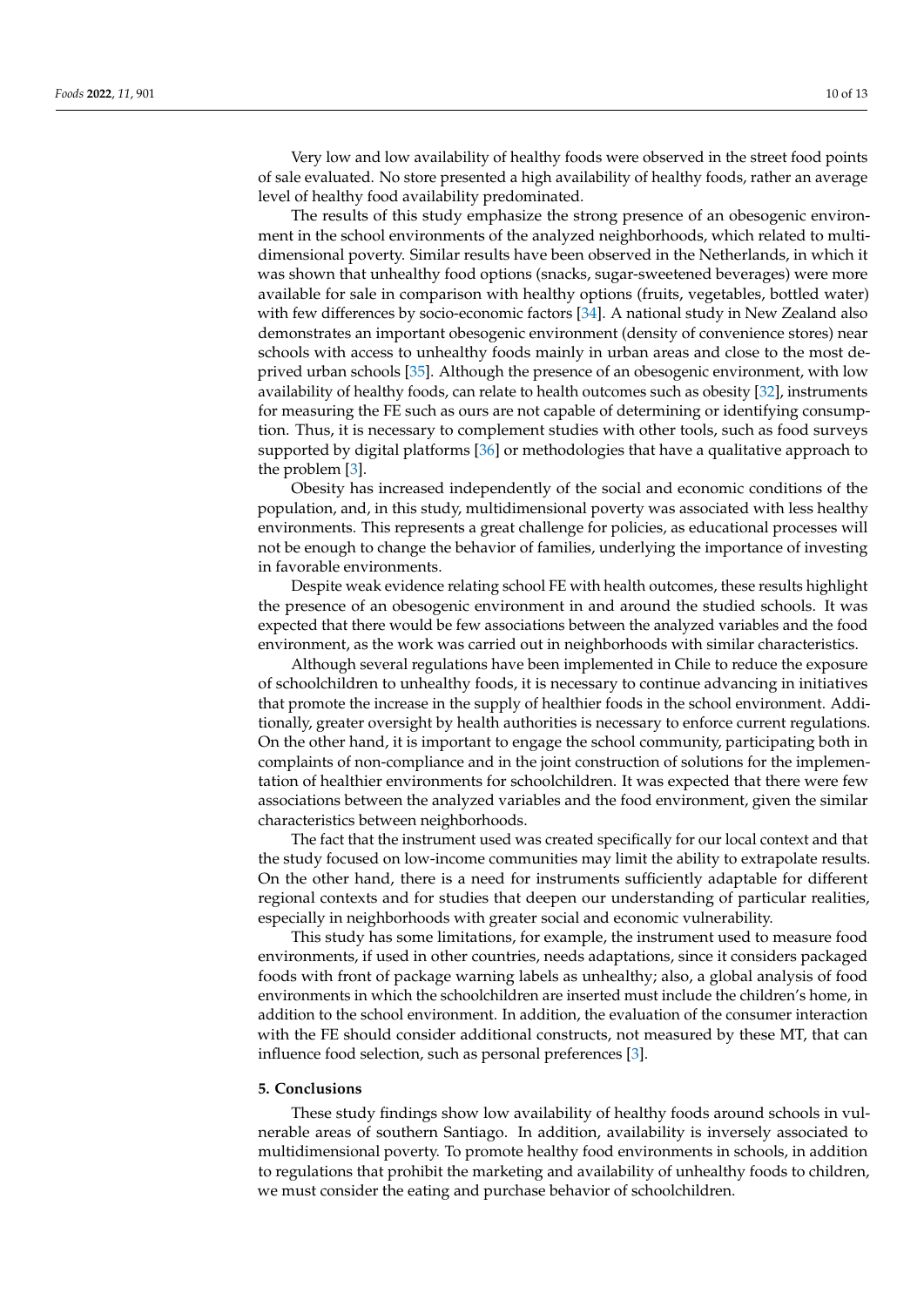Furthermore, school kiosks or cafeterias compete against the cheaper foods, that are often less healthy, of hawkers when students arrive or leave school. To obtain healthy school FE, the prohibition of offering and selling of unhealthy foods inside the schools is apparently not sufficient. It is necessary to eradicate the unhealthy food offered within and around schools and work towards generating a supply of attractive healthy foods at lower prices inside schools. More studies are needed to analyze how to improve environments in terms of increasing the availability of healthy foods and making foods more affordable, in order to reduce obesity. In addition, a review of the most suitable fiscal measures for school settings is necessary in order to make greater access to healthy food a reality.

It is necessary to continue searching for the best strategies in the evaluation of FE to allow for the implementation of evidence-based interventions that can positively impact the health of the population. Studies that evaluate the geographic availability of foods are a useful tool to identify gaps for public health policies.

Future studies should incorporate information about the habits and purchasing power of families into the audit and evaluation presented here, which may contribute to the identification of additional actions to ensure student health and well-being and reinforce the policies that Chile has implemented in recent decades to improve the nutrition of the population.

**Supplementary Materials:** The following are available online at [https://www.mdpi.com/article/10.3](https://www.mdpi.com/article/10.3390/foods11070901/s1) [390/foods11070901/s1,](https://www.mdpi.com/article/10.3390/foods11070901/s1) Table S1: Description of the foods considered in the availability evaluation food environment metric tool, by each studied dimension: stores, street food and institution.

**Author Contributions:** Conceptualization, A.C.P. and J.A.F.; methodology, A.C.P., D.Q.-S., J.A.F.; formal analysis, A.C.P., D.Q.-S., software, D.Q.-S., C.Á.; investigation, A.C.P., D.Q.-S., M.S.-R.; resources, A.C.P., D.Q.-S., M.S.-R.; data curation, A.C.P., D.Q.-S., C.Á., M.S.-R.; writing—original draft preparation, A.C.P., D.Q.-S., J.A.F., C.Á.; writing—review and editing, A.C.P., D.Q.-S., J.A.F., M.S.-R., J.L.P., T.P.Q., M.R.M.d.O.; visualization, A.C.P., D.Q.-S., J.A.F., M.S.-R.; supervision, A.C.P., D.Q.-S., M.S.-R.; project administration, A.C.P., D.Q.-S., M.S.-R., T.P.Q., J.L.P.; funding acquisition, A.C.P., T.P.Q., J.L.P. All authors have read and agreed to the published version of the manuscript.

**Funding:** This work was supported by the Chilean National Agency for Research and Development (ANID), grant number FONDEF IT18I0016.

**Institutional Review Board Statement:** Not applicable.

**Informed Consent Statement:** Not applicable.

**Data Availability Statement:** Data is contained within the article (or supplementary material).

**Acknowledgments:** Many thanks to all school communities involved in this study. A special thanks to Center for Biomedical Informatics, Institute of Science and Innovation in Medicine (ICIM), Facultad de Medicina Clínica Alemana, Universidad del Desarrollo for technological support.

**Conflicts of Interest:** The authors declare no conflict of interest. The funders had no role in the design of the study; in the collection, analyses, or interpretation of data; in the writing of the manuscript, or in the decision to publish the results.

## **References**

- <span id="page-10-0"></span>1. Lytle, L.A.; Sokol, R.L. Measures of the food environment: A systematic review of the field, 2007–2015. *Health Place* **2017**, *44*, 18–34. [\[CrossRef\]](http://doi.org/10.1016/j.healthplace.2016.12.007) [\[PubMed\]](http://www.ncbi.nlm.nih.gov/pubmed/28135633)
- <span id="page-10-1"></span>2. Pérez-Ferrer, C.; Auchincloss, A.H.; De Menezes, M.C.; Kroker-Lobos, M.F.; de Oliveira Cardoso, L.; Barrientos-Gutierrez, T. The food environment in Latin America: A systematic review with a focus on environments relevant to obesity and related chronic diseases. *Public Health Nutr.* **2019**, *22*, 3447–3464. [\[CrossRef\]](http://doi.org/10.1017/S1368980019002891) [\[PubMed\]](http://www.ncbi.nlm.nih.gov/pubmed/31666140)
- <span id="page-10-2"></span>3. Downs, S.M.; Ahmed, S.; Fanzo, J.; Herforth, A. Food environment typology: Advancing an expanded definition, framework, and methodological approach for improved characterization of wild, cultivated, and built food environments toward sustainable diets. *Foods* **2020**, *9*, 532. [\[CrossRef\]](http://doi.org/10.3390/foods9040532)
- <span id="page-10-3"></span>4. Araneda, J.; Pinheiro, A.; Rodriguez, L. Una mirada actualizada sobre los ambientes alimentarios y obesidad. *Rev. Chil. Salud Pública* **2020**, *24*, 67–71. [\[CrossRef\]](http://doi.org/10.5354/0719-5281.2020.57593)
- <span id="page-10-4"></span>5. Dornelles, A. Impact of multiple food environments on body mass index. *PLoS ONE* **2019**, *14*, e0219365. [\[CrossRef\]](http://doi.org/10.1371/journal.pone.0219365)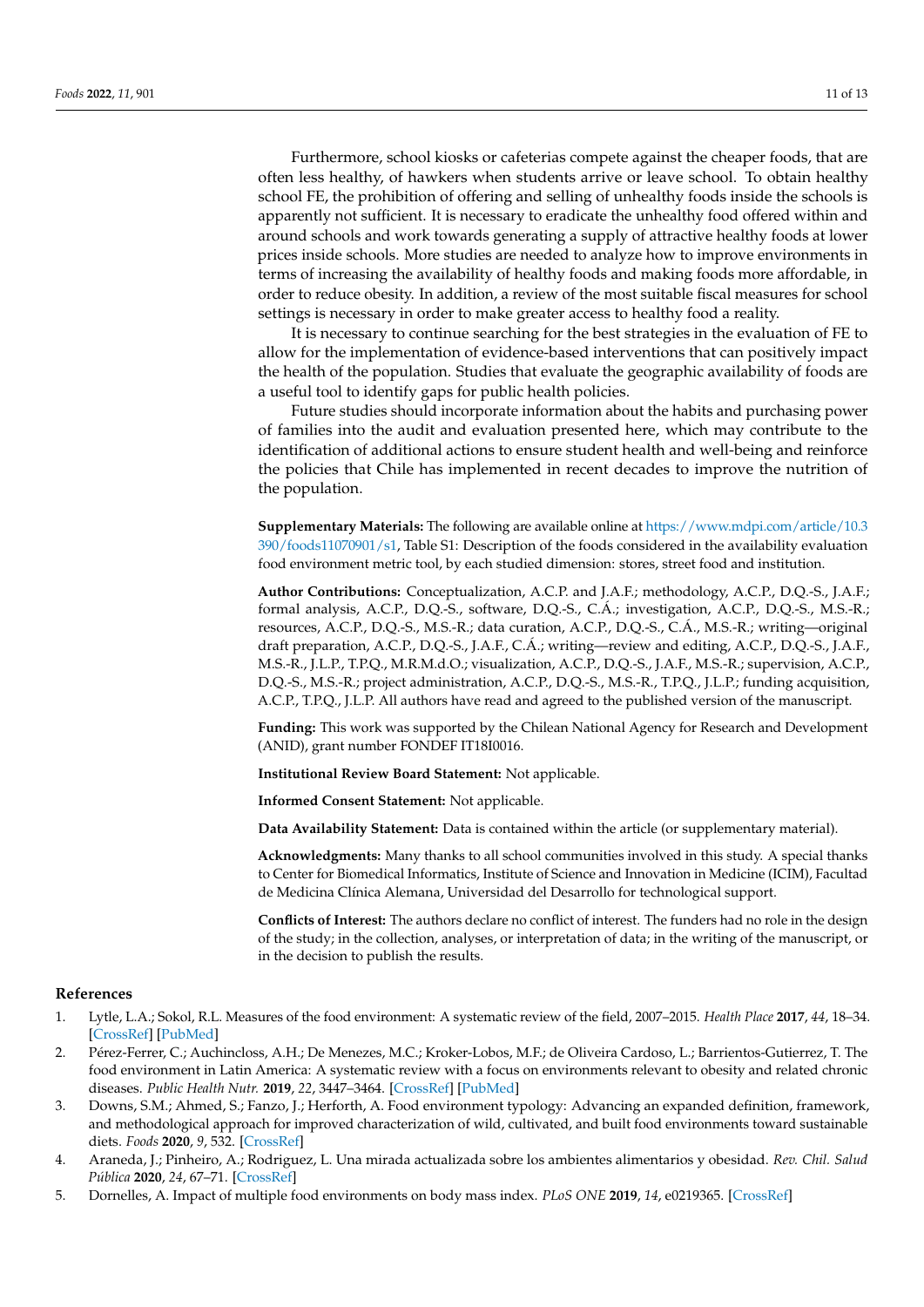- <span id="page-11-0"></span>6. Hossfeld, L.H.; Rico Mendez, G. Looking for Food. Food Access, Food Insecurity, and the Food Environment in Rural Mississippi. *Fam. Community Health* **2018**, *41*, S7–S14. [\[CrossRef\]](http://doi.org/10.1097/FCH.0000000000000182)
- 7. Pérez, E.; Roncarolo, F.; Potvin, L. Associations between the local food environment and the severity of food insecurity among new families using community food security interventions in Montreal. *Can. J. Public Health* **2017**, *108*, e49–e55. [\[CrossRef\]](http://doi.org/10.17269/CJPH.108.5651)
- <span id="page-11-1"></span>8. Shim, J.E.; Kim, S.J.; Kim, K.; Hwang, J.-Y. Spatial disparity in food environment and household economic resources related to food insecurity in rural Korean households with older adults. *Nutrients* **2018**, *16*, 1514. [\[CrossRef\]](http://doi.org/10.3390/nu10101514)
- <span id="page-11-2"></span>9. Ohri-Vachaspati, P.; Leviton, L.C. Measuring food environments: A guide to available instruments. *Am. J. Health Promot.* **2010**, *24*, 410–426. [\[CrossRef\]](http://doi.org/10.4278/ajhp.080909-LIT-190) [\[PubMed\]](http://www.ncbi.nlm.nih.gov/pubmed/20594098)
- <span id="page-11-3"></span>10. Borges, C.A.; Jaime, P.C. Development and evaluation of food environment audit instrument: AUDITNOVA. *Rev. Saude Publica* **2019**, *53*, 91. [\[CrossRef\]](http://doi.org/10.11606/s1518-8787.2019053001316)
- <span id="page-11-4"></span>11. Partington, S.N.; Menzies, T.J.; Colburn, T.A.; Saelens, B.E.; Glanz, K. Reduced-item food audits based on the nutrition environment measures surveys. *Am. J. Prev. Med.* **2015**, *49*, e23–e33. [\[CrossRef\]](http://doi.org/10.1016/j.amepre.2015.04.036) [\[PubMed\]](http://www.ncbi.nlm.nih.gov/pubmed/26208427)
- <span id="page-11-5"></span>12. Leite, F.H.M.; De Carvalho Cremm, E.; De Abreu, D.S.C.; de Oliveira, M.A.; Budd, N.; Martins, P.A. Association of neighbourhood food availability with the consumption of processed and ultra-processed food products by children in a city of Brazil: A multilevel analysis. *Public Health Nutr.* **2018**, *21*, 189–200. [\[CrossRef\]](http://doi.org/10.1017/S136898001600361X) [\[PubMed\]](http://www.ncbi.nlm.nih.gov/pubmed/28095942)
- <span id="page-11-6"></span>13. Mui, Y.; Lee, B.; Adam, A.; Kharmats, A.Y.; Budd, N.; Nau, C.; Gittelsohn, J. Healthy versus Unhealthy Suppliers in Food Desert Neighborhoods: A Network Analysis of Corner Stores' Food Supplier Networks. *Int. J. Environ. Res. Public Health* **2015**, *12*, 15058–15074. [\[CrossRef\]](http://doi.org/10.3390/ijerph121214965)
- <span id="page-11-7"></span>14. Hager, E.R.; Cockerham, A.; O'Reilly, N.; Harrington, D.; Harding, J.; Hurley, K.M.; Black, M.M. Food swamps and food deserts in Baltimore City, MD, USA: Associations with dietary behaviours among urban adolescent girls. *Public Health Nutr.* **2017**, *20*, 2598–2607. [\[CrossRef\]](http://doi.org/10.1017/S1368980016002123)
- <span id="page-11-8"></span>15. Ministry of Health. Law 20,606, Chile. on the Nutritional Composition of Food and Its Advertising. Available online: [http:](http://www.leychile.cl/Navegar?idNorma=1041570) [//www.leychile.cl/Navegar?idNorma=1041570](http://www.leychile.cl/Navegar?idNorma=1041570) (accessed on 10 December 2021).
- <span id="page-11-9"></span>16. Ministry of Finance. Tax Reform that Modifies the Income Tax System and Introduces Various Adjustments to the Tax System. Law 20780, Chile. Available online: <http://bcn.cl/1nfzd> (accessed on 10 December 2021).
- <span id="page-11-10"></span>17. Kanter, R.; Reyes, M.; Vandevijvere, S.; Swinburn, B.; Corvalán, C. Anticipatory effects of the implementation of the Chilean Law of Food Labeling and Advertising on food and beverage product reformulation. *Obes. Rev.* **2019**, *20*, 129–140. [\[CrossRef\]](http://doi.org/10.1111/obr.12870) [\[PubMed\]](http://www.ncbi.nlm.nih.gov/pubmed/31245920)
- <span id="page-11-11"></span>18. Quintiliano Scarpelli, D.; Pinheiro Fernandes, A.C.; Rodriguez Osiac, L.; Pizarro Quevedo, T. Changes in Nutrient Declaration after the Food Labeling and Advertising Law in Chile: A Longitudinal Approach. *Nutrients* **2020**, *12*, 2371. [\[CrossRef\]](http://doi.org/10.3390/nu12082371)
- <span id="page-11-12"></span>19. Nakamura, R.; Mirelman, A.J.; Cuadrado, C.; Silva-Illanes, N.; Dunstan, J.; Suhrcke, M. Evaluating the 2014 sugar-sweetened beverage tax in Chile: An observational study in urban areas. *PLoS Med.* **2018**, *15*, e1002596. [\[CrossRef\]](http://doi.org/10.1371/journal.pmed.1002596)
- <span id="page-11-13"></span>20. Reyes, M.; Taillie, L.S.; Popkin, B.; Kanter, R.; Vandevijvere, S.; Corvalán, C. Changes in the amount of nutrient of packaged foods and beverages after the initial implementation of the Chilean Law of Food Labelling and Advertising: A nonexperimental prospective study. *PLoS Med.* **2020**, *28*, e1003220. [\[CrossRef\]](http://doi.org/10.1371/journal.pmed.1003220)
- <span id="page-11-14"></span>21. Micha, R.; Karageorgou, D.; Bakogianni, I.; Trichia, E.; Whitsel, L.P.; Story, M.; Penalvo, J.L.; Mozaffarian, D. Effectiveness of school food environment policies on children's dietary behaviors: A systematic review and meta-analysis. *PLoS ONE* **2018**, *29*, e0194555. [\[CrossRef\]](http://doi.org/10.1371/journal.pone.0194555)
- <span id="page-11-15"></span>22. Food and Agriculture of Organization of the United Nations. Healthy food Environment and School Food | School Food and Nutrition. Available online: <http://www.fao.org/school-food/areas-work/food-environment/en/> (accessed on 13 January 2022).
- <span id="page-11-16"></span>23. Zamora, P.; Rodriguez, L.; Pinheiro, A. Política Nacional de Alimentación y Nutrición. Santiago, Chile. Available online: [http:](http://www.bibliotecaminsal.cl/wp/wp-content/uploads/2018/01/BVS_POL�TICA-DE-ALIMENTACI�N-Y-NUTRICI�N.pdf) [//www.bibliotecaminsal.cl/wp/wp-content/uploads/2018/01/BVS\\_POLÍTICA-DE-ALIMENTACIÓN-Y-NUTRICIÓN.pdf](http://www.bibliotecaminsal.cl/wp/wp-content/uploads/2018/01/BVS_POL�TICA-DE-ALIMENTACI�N-Y-NUTRICI�N.pdf) (accessed on 20 January 2022).
- <span id="page-11-17"></span>24. Suárez-Reyes, M.; Quintiliano-Scarpelli, D.; Pinheiro, A.C.; Cofré-Bolados, C.; Pizarro, T. Associations between lifestyle habits and health indicators migrants and native children in Chile. *Int. J. Environ. Res. Public Health* **2021**, *18*, 5855. [\[CrossRef\]](http://doi.org/10.3390/ijerph18115855)
- <span id="page-11-18"></span>25. Hernández Bonivento, J.; Ramírez Figueroa, H.; Parrao Cartagena, A.; Salazar Gómez, L.; González Castro, J.; Godoy Berthet, C. Índice de Desarrollo Comunal. Chile 2020. Available online: [https://repositorio.uautonoma.cl/bitstream/handle/20.500.12728](https://repositorio.uautonoma.cl/bitstream/handle/20.500.12728/6742/V11_digital_final.pdf?sequence=1&isAllowed=y) [/6742/V11\\_digital\\_final.pdf?sequence=1&isAllowed=y](https://repositorio.uautonoma.cl/bitstream/handle/20.500.12728/6742/V11_digital_final.pdf?sequence=1&isAllowed=y) (accessed on 20 January 2022).
- <span id="page-11-19"></span>26. Ministry of Social Development. Estimates of the Poverty Rate by Income and Multidimensional at the Community Level. 2017. Available online: [http://observatorio.ministeriodesarrollosocial.gob.cl/storage/docs/pobreza-comunal/2017/DOCUMENTO\\_](http://observatorio.ministeriodesarrollosocial.gob.cl/storage/docs/pobreza-comunal/2017/DOCUMENTO_METODOLOGICO_SAE_2017.pdf) [METODOLOGICO\\_SAE\\_2017.pdf](http://observatorio.ministeriodesarrollosocial.gob.cl/storage/docs/pobreza-comunal/2017/DOCUMENTO_METODOLOGICO_SAE_2017.pdf) (accessed on 25 January 2022).
- <span id="page-11-20"></span>27. São Paulo, P.; Duran, A.C.; Lock, K.; Latorre, M.D.R.; Jaime, P.C. Evaluating the use of in-store measures in retail food stores and restaurants in Brazil. *Rev. Saúde Pública* **2015**, *49*, 80.
- <span id="page-11-21"></span>28. de Freitas, P.P.; de Menezes, M.C.; Lopes, A.C.S. Consumer food environment and overweight. *Nutrition* **2019**, *66*, 108–114. [\[CrossRef\]](http://doi.org/10.1016/j.nut.2019.04.013)
- <span id="page-11-22"></span>29. Do Carmo, A.S.; de Assis, M.M.; de Freitas Cunha, C.; de Oliveira, T.R.P.R.; Mendes, L.L. The food environment of Brazilian public and private schools. *Cad. Saude Publica* **2018**, *29*, e00014918. [\[CrossRef\]](http://doi.org/10.1590/0102-311x00014918) [\[PubMed\]](http://www.ncbi.nlm.nih.gov/pubmed/30517312)